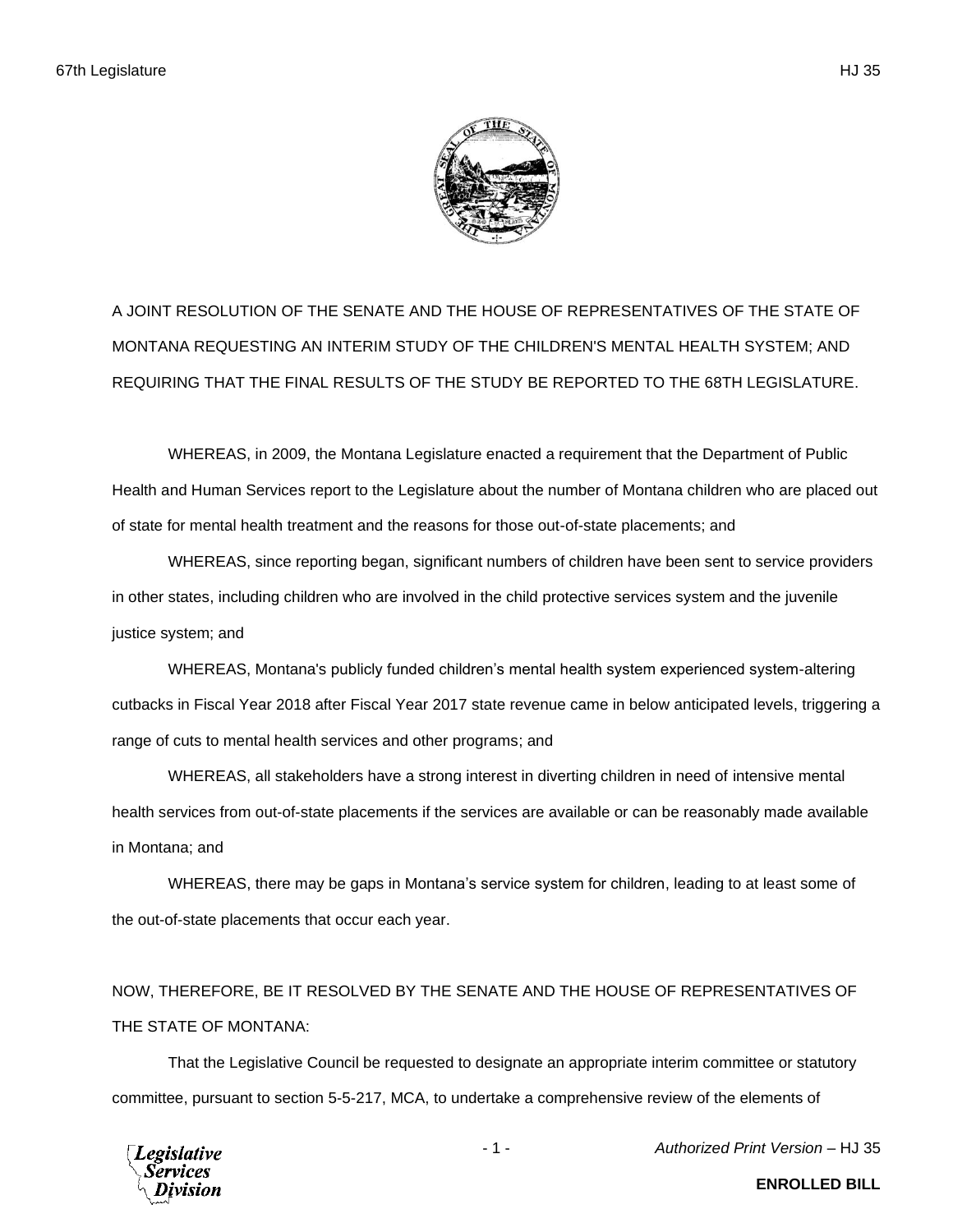Montana's mental health system for children to determine:

(1) how children become involved in the mental health system, including children who are involved with the child protective or juvenile justice systems, and the reasons some of the children are placed in psychiatric or other facilities that are located outside of Montana;

(2) whether gaps exist in Montana's service system that cause children to be sent to out-of-state services;

(3) the prevention systems that exist in Montana for children to avoid placement in psychiatric facilities either in Montana or outside of Montana; and

(4) the steps that the Legislature or executive branch could take to improve the system of children's mental health services in this state to avoid psychiatric institutional placements for children and meet their needs in less-restrictive settings.

BE IT FURTHER RESOLVED, that the study include input from appropriate stakeholders.

BE IT FURTHER RESOLVED, that all aspects of the study, including presentation and review requirements, be concluded prior to September 15, 2022.

BE IT FURTHER RESOLVED, that the final results of the study, including any findings, conclusions,

comments, or recommendations of the appropriate committee, be reported to the 68th Legislature.

- END -



**ENROLLED BILL**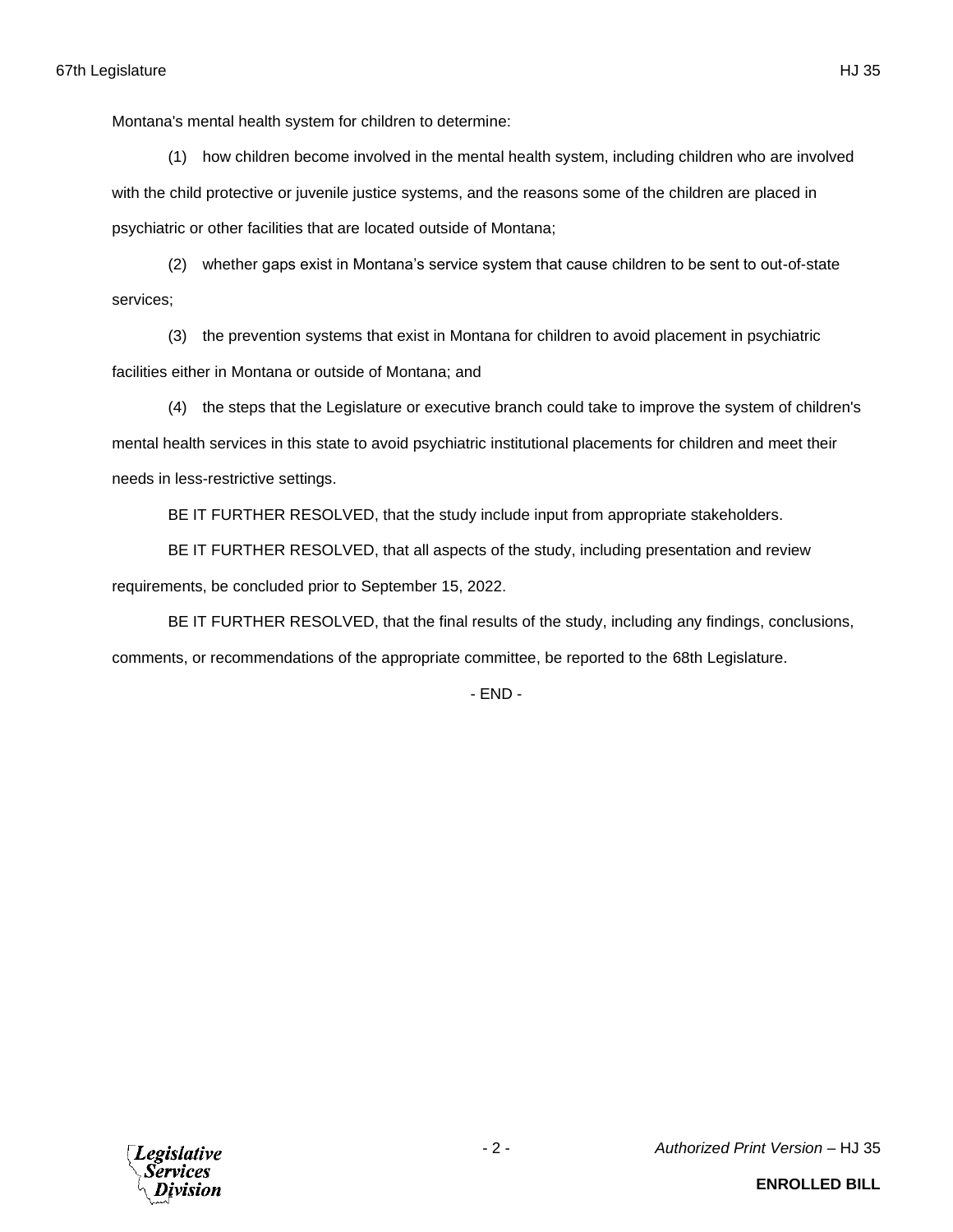I hereby certify that the within bill,

HJ 35, originated in the House.

Chief Clerk of the House

Speaker of the House

| Signed this | aav  |
|-------------|------|
| $\Omega$    | 2021 |

\_\_\_\_\_\_\_\_\_\_\_\_\_\_\_\_\_\_\_\_\_\_\_\_\_\_\_\_\_\_\_\_\_\_\_\_\_\_\_\_\_\_\_

\_\_\_\_\_\_\_\_\_\_\_\_\_\_\_\_\_\_\_\_\_\_\_\_\_\_\_\_\_\_\_\_\_\_\_\_\_\_\_\_\_\_\_

President of the Senate

| Signed this        |  |
|--------------------|--|
| $\mathsf{\Omega}'$ |  |

\_\_\_\_\_\_\_\_\_\_\_\_\_\_\_\_\_\_\_\_\_\_\_\_\_\_\_\_\_\_\_\_\_\_\_\_\_\_\_\_\_\_\_